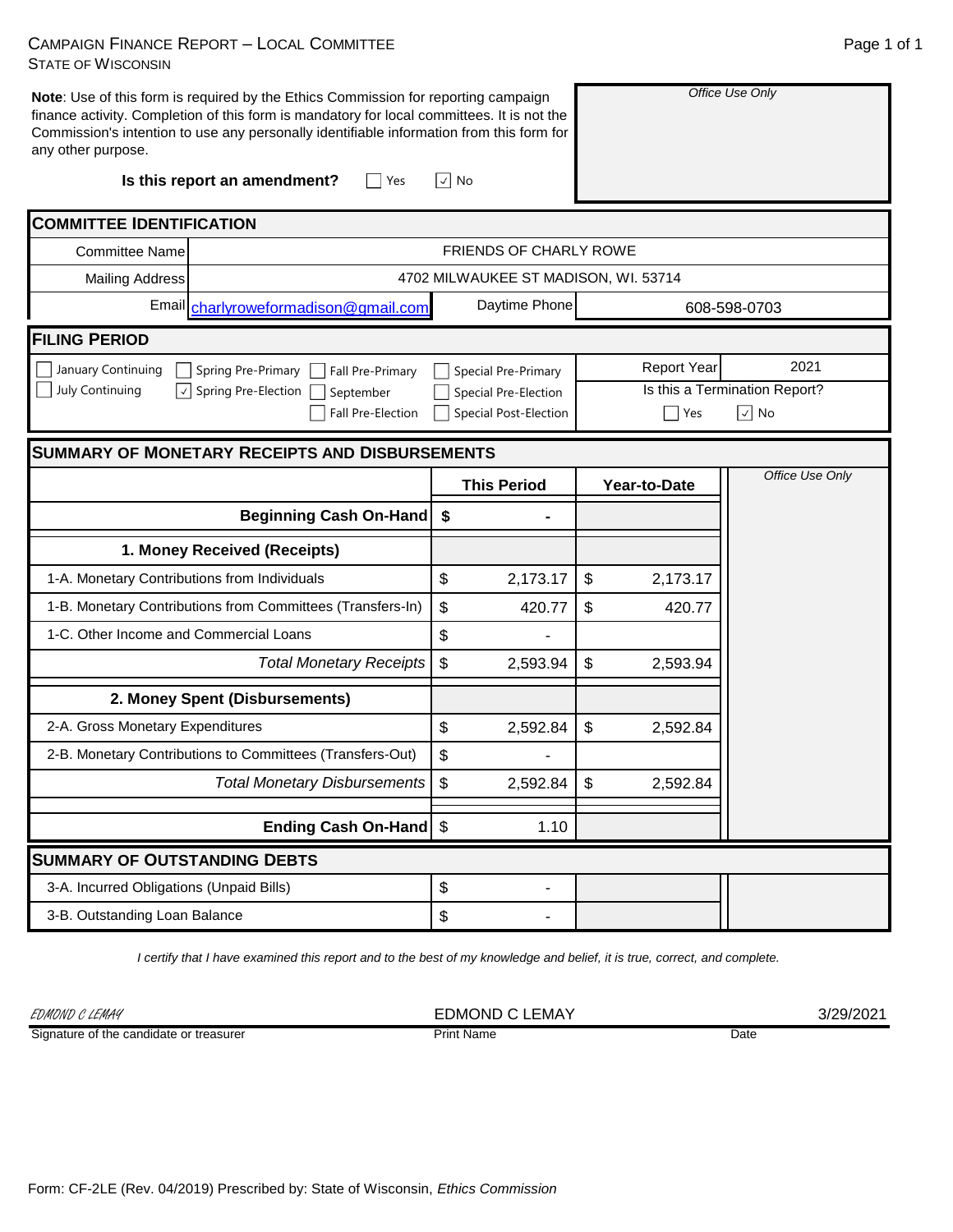## **Income** Schedule 1-A **Monetary Contributions from Individuals (Including Loans from Individuals)** Page 1 of 1

| <b>Date</b> | <b>Name</b>                        | <b>Address</b>         | City             | <b>ST</b> | Zip   | <b>Occupation</b>  | <b>Comments</b>           |    | <b>Amount</b> |
|-------------|------------------------------------|------------------------|------------------|-----------|-------|--------------------|---------------------------|----|---------------|
|             | 1/20/2021 ED LEMAY                 | 203 W DEAN AVE         | <b>MONONA</b>    | WI        |       | 53716 INS ADJUSTER | <b>CAMPAIGN TREASURER</b> | J. | 500.00        |
|             | 1/28/2021 CHARLY ROWE              | 4702 MILWAUKEE ST      | <b>IMADISON</b>  | WI        | 53714 |                    | <b>CANDIDATE</b>          | æ  | 1,060.00      |
|             | 10/29/2021 NATE MENG               | 4702 MILWAUKEE ST      | <b>IMADISON</b>  | WI        | 53714 |                    |                           | æ  | 200.00        |
|             | 2/2/2021 DANA PELLEBON             |                        |                  |           |       |                    |                           |    | 50.00         |
|             | 2/18/2021 JON BLUIT                |                        |                  |           |       |                    |                           |    | 40.00         |
|             | 2/23/2021 MITCHELL FORNEY          | 2465 TAWHEE DR         | <b>FITCHBURG</b> | <b>WI</b> | 53711 |                    |                           |    | 21.08         |
|             | 2/26/2021 JOEL GRATZ               | 10 N 4TH ST            | <b>IMADISON</b>  | WI        | 53704 |                    |                           |    | 20.00         |
|             | 3/10/2021 BRANDON BONGARD          | 4914 RALPH CIR         | <b>MADISON</b>   | <b>WI</b> | 53714 |                    |                           |    | 15.89         |
|             | 3/17/2021 HEIDI FORNEY             | 2465 TAWHEE DR         | <b>FITCHBURG</b> | WI        | 53711 |                    |                           |    | 50.00         |
|             | 3/17/2021 ASHLEY HUDSON            |                        |                  |           |       |                    |                           |    | 5.50          |
|             | 3/20/2021 KAREN CRAIG              |                        |                  |           |       |                    |                           |    | 10.70         |
|             | 2/14/2021 CHARLES AND ELAINS JOHNS | <b>2107 VONDRON RD</b> | <b>IMADISON</b>  | <b>WI</b> | 53716 |                    |                           |    | 200.00        |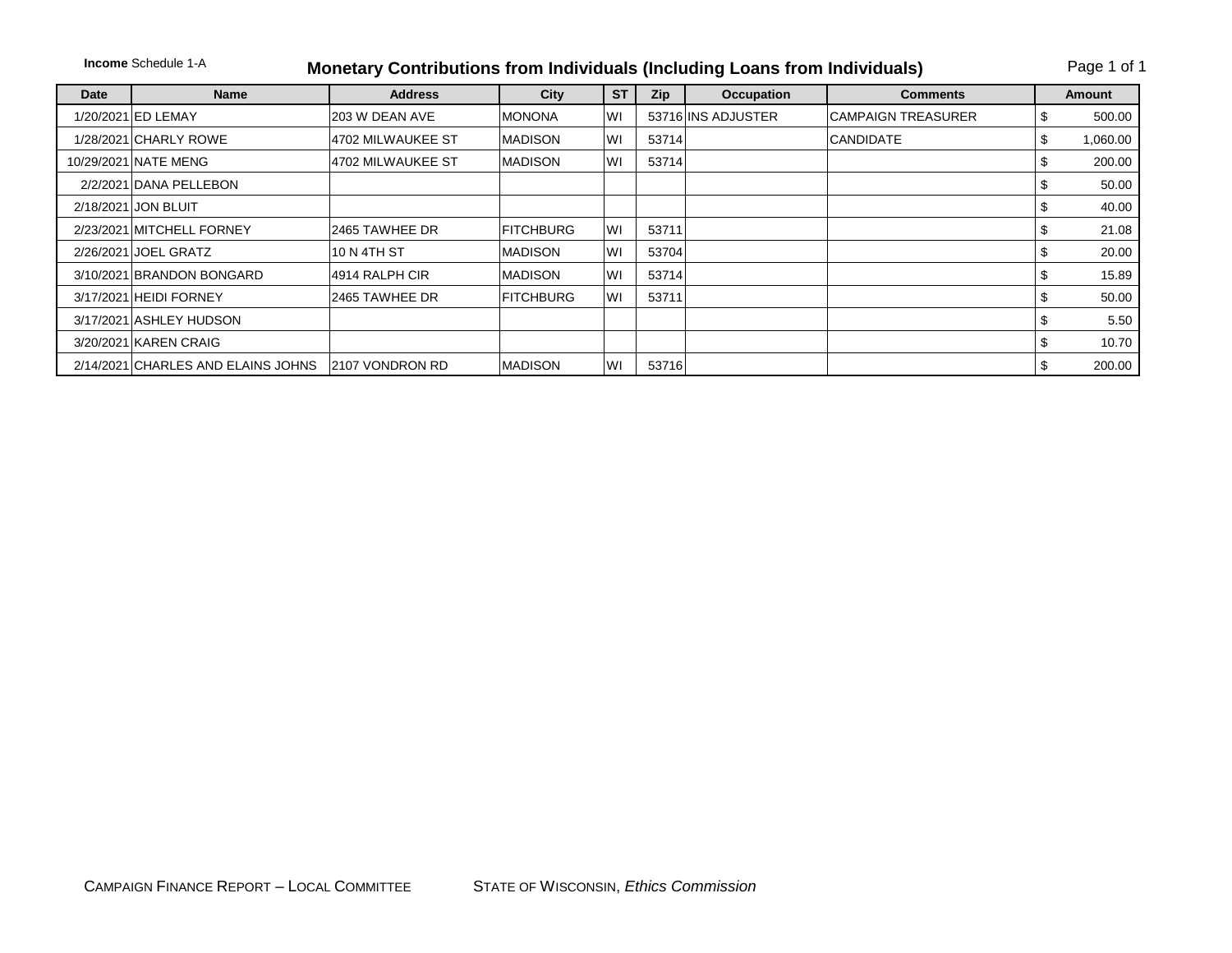**Income** Schedule 1-B **Monetary Contributions from Committees (Transfers-In)** Page 1 of 1 **Date Committee Name Address City ST Zip Comments Amount** 1/30/2021 PROGRESSIVE DANE PO NOTE PO BOX 1222 MADISON WI 53701 WI 53701  $3/13/2021$  UNION LABOR NEWS / IN KIND  $\vert$  PO BOX 1222 MADISON WI 53701  $\vert$  53701  $\vert$  \$ 20.77  $3/20/2021$  TYLER VITALE FOR ALDER  $2630$  S STOUGHTON RD MADISON  $\vert$  WI  $\vert$  53716  $\vert$  \$ 150.00  $3/20/2021$  TYLER VITALE FOR ALDER  $2630$  S STOUGHTON RD MADISON WI 53716  $\vert$  53716  $\vert$  \$ 100.00